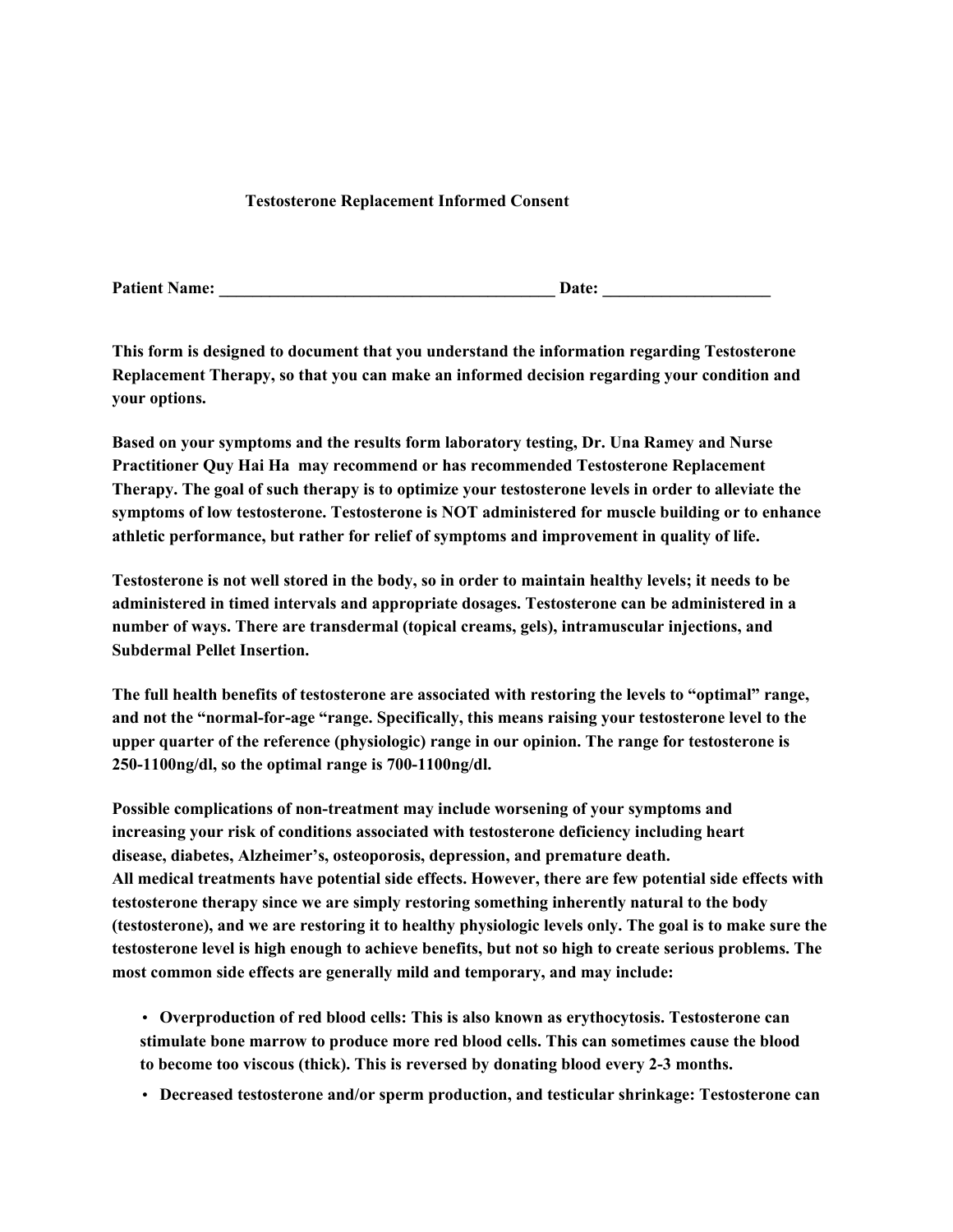**sometimes cause a reduction in testosterone and/or cell production, and rarely, mild shrinkage of the testicles. THIS IS PREVENTED BY TWICE WEEKLY MICROINJECTIONS OF PRESCRIPTION HCG (HUMAN CHORIONIC GONADOTROPIN) WHICH IS PROVIDED.**

• **Fluid Retention: This is also known as edema. A small number of men on testosterone therapy may retain fluid. This is reversed by reducing the dose of testosterone and/or by the use of foods that have a diuretic like effect.**

• **Acne: Testosterone Replacement Therapy may increase oil production in the sebaceous** glands in the skin, leading to acne. Such acne is mild and more likely to occur if the body was **extremely deficient in testosterone. This lasts a short time and is reversed with good washing, astringents and skin toner.**

• **Breast or nipple sensitivity: When this occurs, it is due to testosterone converting to excess estrogen in the body. The sensitivity is due to the increased blood supply to the breast tissue that estrogen causes. THIS IS PREVENTED BY AND ESTROGEN-BLOCKING MEDICATION CALLED ANASTROZOLE WHICH IS PROVIDED.**

• **Hair thinning: when this occurs, it is due to testosterone being converted to excess amounts of DHT (dihydrotestosterone) in the hair follicles. This is managed by taking over the counter tocotrienols (special form of Vitamin E) and biotin (a B vitamin), or by using a DHT blocking shampoo which we can prescribe.**

**It is important to understand that medicine is an inexact science. Although we will carry out your treatment carefully, results may vary in the degree of success. It is quite natural for a patient undergoing Testosterone Replacement Therapy to want to know everything will turn** out all right. Most of the time it will be fine, however it is necessary to discuss the potential **risks.**

**It is very important for you to be aware of the potential risks, as well as the benefits, expected from the treatment when deciding on whether to begin Testosterone Replacement Therapy. You should also be aware of the alternatives to Testosterone Replacement Therapy, including not receiving treatment.**

**It is important to consider the information we have provided you. Be sure you are doing what is right for you. If you are unsure, then perhaps you should take time to weigh your options or consult another health care provider.**

**Please review the following pages, which discuss informed consent. Any questions you may have should be brought to our attention. Your provider will attempt to answer all of your questions to your satisfaction.**

**Please initial the paragraphs below:**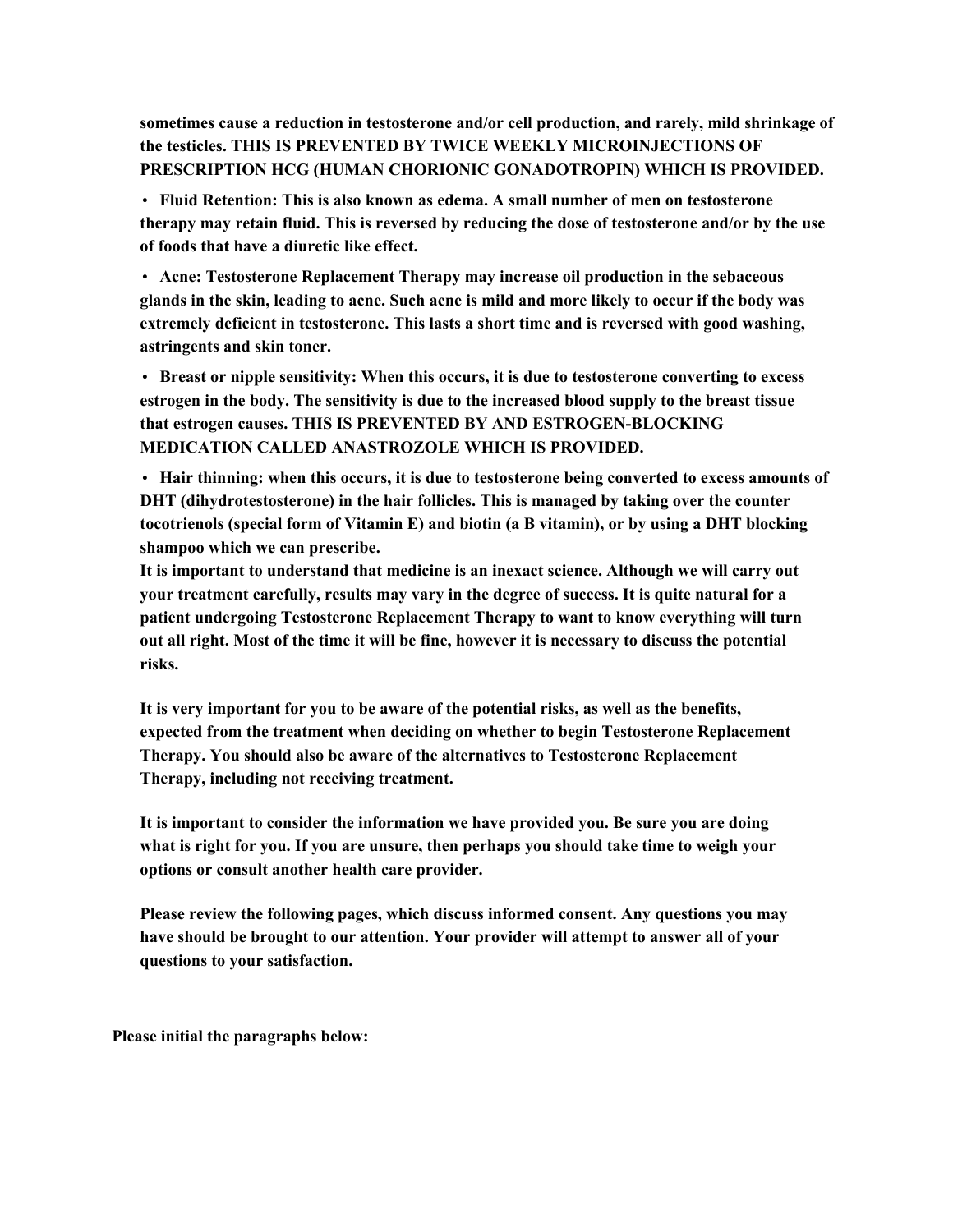**\_\_\_\_\_\_\_ This is my consent for Atlanta Men's Clinic; including any physician or nurse who works with the company to begin treatment for Testosterone Replacement Therapy.**

**\_\_\_\_\_\_\_ It has been explained to me, and I fully understand, that occasionally there are complications with this treatment such as Acne, Breast Enlargement, Mood Swings, as well as the following**

**\_\_\_\_\_ Extra fluid in the body- this can cause problems for patients with heart, kidney, or liver disease.**

**\_\_\_\_\_\_\_\_ Prostate enlargement- this can cause problems urinating.**

**\_\_\_\_\_\_\_\_ Changes in cholesterol levels, red blood cells. PSA levels, liver function enzymes, and other hormone levels which will be monitored by periodic blood tests.**

**\_\_\_\_\_\_\_\_ I understand that I will have periodic blood tests to monitor my blood levels.**

**\_\_\_\_\_\_\_\_ I understand there is no guarantee as to the results and that if I stop treatment, my condition may return or get worse.**

**\_\_\_\_\_\_\_\_ I have had the opportunity to discuss with Atlanta Men's Clinic and its practitioner my complete past medical history including any serious problems or injuries. All my questions concerning risks, benefits, and alternatives have been answered. I am satisfied with the answers.**

**\_\_\_\_\_\_\_\_ I understand that the physical exam by Atlanta Men's Clinic does not replace a full physical exam by my primary care physician and I agree to have my personal physician to perform a yearly full physical exam including a digital rectal exam, lipid profile, cholesterol levels, and a comprehensive metabolic panel.**

**\_\_\_\_\_\_\_\_ I confirm that this Informed Consent form has been explained to me to my satisfaction, and that I have read it or have had it read to me and understand its contents fully.**

**\_\_\_\_\_\_\_\_ I understand that Testosterone Replacement Therapy works best when I change lifestyle habits such as limiting alcohol, stopping smoking, exercising regularly, and eating correctly.**

**\_\_\_\_\_\_\_ I acknowledge, understand, and agree that Testosterone Replacement Therapy is intended** to lessen or eliminate the signs and symptoms of low testosterone, and to lessen the risk of diseases **associated with testosterone deficiency. I acknowledge, understand, and agree that Testosterone Replacement Therapy is not accompanied by any guarantees, promises, or warranties.**

**\_\_\_\_\_\_\_ I acknowledge, understand, and agree to comply with all treatment instructions and will report any side effects.**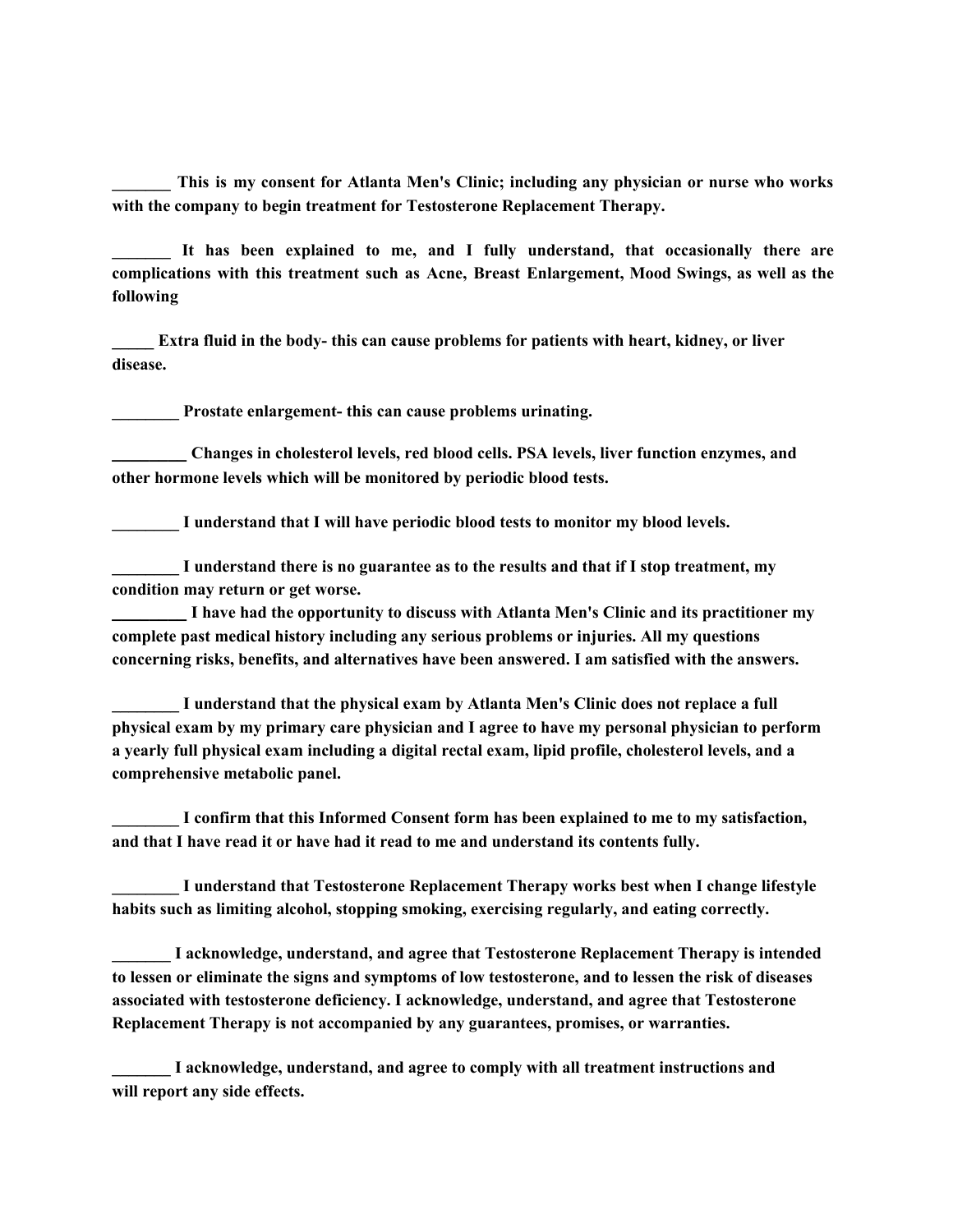**\_\_\_\_\_\_\_ I acknowledge, understand, and agree that Dr. Una Ramey and Nurse Practitioner Quy Hai Ha is not a substitute for my primary care physician and routine care that he or she provides. If you are on medication for diabetes, depression, or anxiety, or medication for inflammation such as prednisone, because testosterone often lessons the impact of these conditions, lowering of dosages of your medication needs to be done by your primary care physician.**

**\_\_\_\_\_\_\_ INDEMNIFICATION CLAUSE: I agree to indemnify, defend, protect and hold harmless Dr. Una Ramey, Nurse Practitioner Quy Hai Ha and Atlanta Men's Clinic, LLC; and their respective officers, directors, employees, stockholders, assigns, successors, and affiliates (Indemnified Parties) from, against and in respect of all liabilities, losses, claims, damages, judgments, settlement payments, deficiencies, penalties, fines, interest and costs, expenses suffered, sustained, incurred or paid by the Indemnified parties, in connection with, resulting from or arising out of, directly or indirectly, Dr. Una Ramey and Nurse Practitioner Quy Hai Ha and Atlanta Men's Clinic, LLC;rendering medical care, services, advice, and/or treatment, my failure to disclose all relevant information regarding my medical and physical condition, acts or omissions, of Dr. Una Ramey and Nurse Practitioner Quy Hai Ha and Atlanta Men's Clinic, LLC; harm or injury resulting from medical care or pharmaceuticals provided directly or indirectly by Dr. Una Ramey and Nurse Practitioner Quy Hai Ha and Atlanta Men's Clinic, LLC. I am aware of the potential side effects associated with the above described treatment, accept all the risks involved in taking the medication and will not see indemnification or damages from the Indemnified parties. This agreement contains the entire understanding of the parties and supersedes and merges all prior and contemporaneous agreements and discussion between the parties. Any and all representations and agreements by any agent or representative of either party not contained in this agreement is null and** void and of no effect. If any provision of this agreement or the application thereof to any person or **circumstances is held invalid or unenforceable in any jurisdiction, the remainder hereof and the application of such provision to such person or circumstances in any other jurisdiction shall not be affected thereby and to this end the provisions of this agreement shall be sever- able.**

**\_\_\_\_\_ I acknowledge, understand, and agree to the terms and conditions disclosed herein including but not limited to the indemnification clause for any liabilities arising out of Testosterone Replacement Therapy rendered by Dr. Una Ramey and Nurse Practitioner Quy Hai Ha and Atlanta Men's Clinic, LLC.**